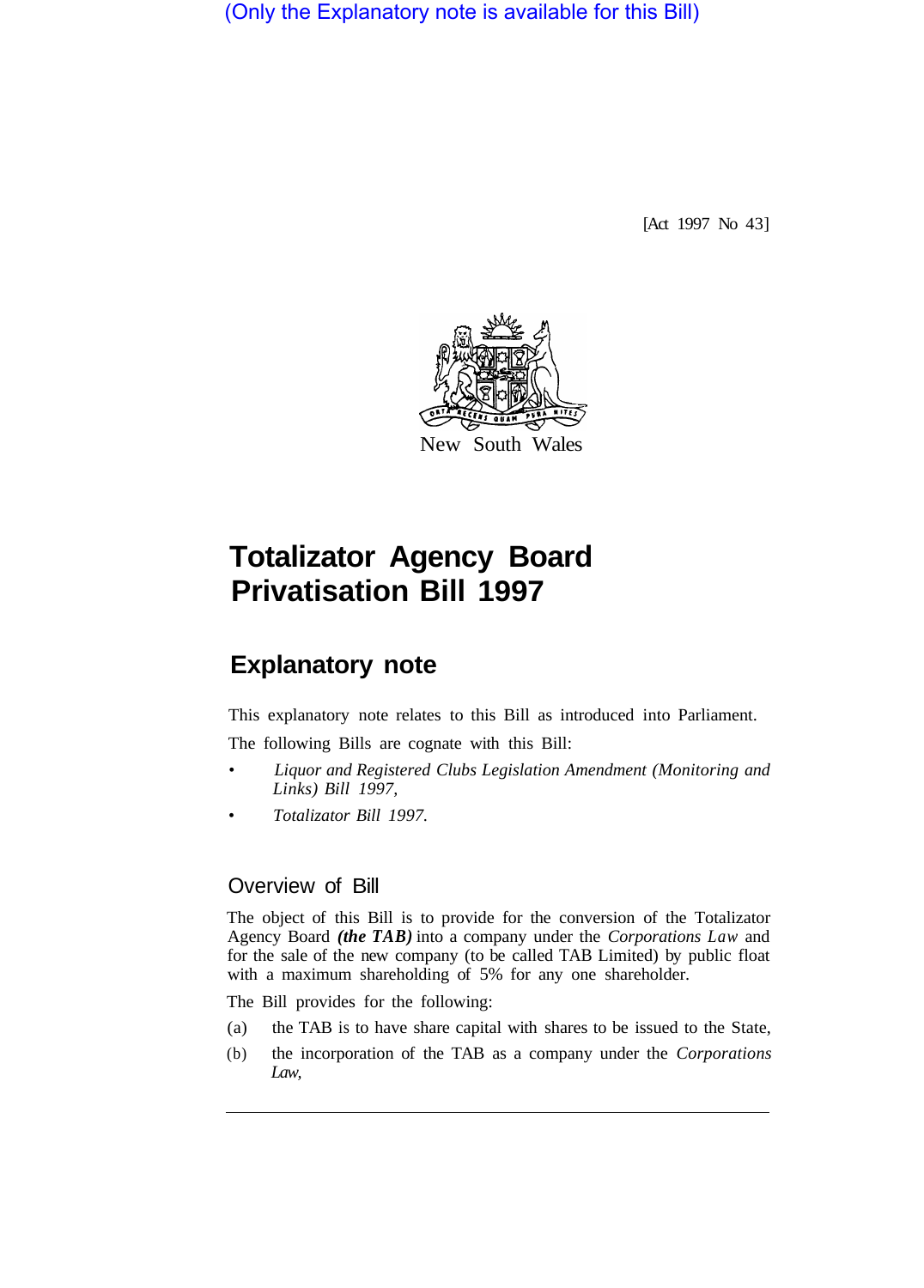Explanatory note

- $(c)$ the management of the TAB before its conversion to a company by a board of directors appointed by the Minister,
- the management of the new TAB Limited before its sale,  $(d)$
- the reorganisation of the TAB'S business undertaking in connection  $(e)$ with its conversion and sale.
- the sale of the State's shares in TAB Limited by public float,  $(f)$
- a maximum shareholding restriction of 5%, which is to apply both at  $(g)$ the time of the float and in the future,
- $(h)$ the payment of the proceeds of sale into the Consolidated Fund,
- the transfer of staff on sale,  $(i)$
- miscellaneous matters including savings and transitional provisions  $(i)$ and consequential amendments.

#### Outline of provisions

#### **Part 1 Preliminary**

**Clause 1** sets out the name (also called the short title) of the proposed Act.

**Clause 2** provides for the commencement of the Act on a day or days to be appointed by proclamation.

**Clause 3** lists the objects of the Act.

**Clause 4** contains definitions and other interpretative provisions.

**Clause 5** provides for the nomination of a Minister or Ministers to be the Minister for the purposes of the Act.

#### **Part 2 Steps before conversion of TAB to company**

**Clause 6** provides for the TAB to have a share capital and provides for the amount, classes of and rights attaching to shares.

**Clause 7** requires the TAB to apply capital in paying up shares and to issue those shares to the State.

**Clause 8** requires the TAB to apply to the ASC for registration as a company and take certain other steps in connection with its becoming registered as a company.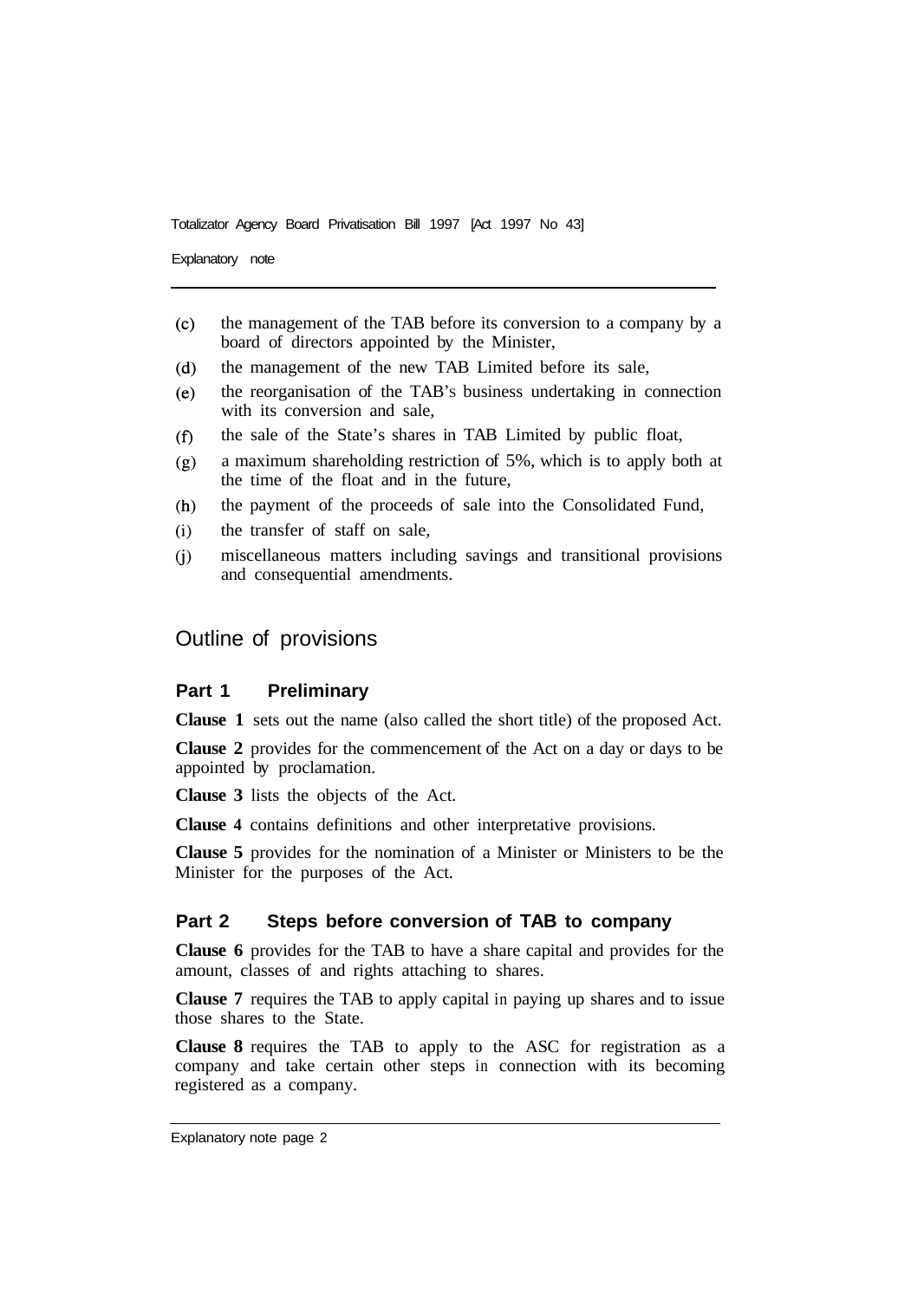Explanatory note

**Clause 9** provides for "TAB Limited" to be the name of the company that the TAB is converting to.

#### **Part 3 Management of TAB before conversion to company**

**Clause 10** provides for the TAB to consist of at least 5 directors appointed by the Minister. This will apply from the commencement of the Part up to the conversion of the TAB to a company.

**Clause 11** gives effect to a Schedule containing amendments to the *Totalizator (on-course Betting) Act 1964* made necessary by the new structure of the TAB before its conversion to a company.

#### **Part 4 Conversion of TAB to company**

**Clause 12** provides that the TAB is taken to be registered as a company under the *Corporations Law.* 

**Clause 13** provides for the change of name of the TAB to "TAB Limited" on its becoming registered as a company.

**Clause 14** provides for the operation of the new memorandum and articles of association of TAB Limited.

**Clause 15** provides for the State of New South Wales to be a member of TAB Limited.

**Clause 16** authorises the Minister to act for the State as a shareholder in TAB Limited.

**Clause 17** provides that TAB Limited is a continuation of and the same legal entity as the existing TAB and provides for the construction of references in Acts and instruments to the existing TAB.

**Clause 18** provides for the continuation of contracts and arrangements to which the existing TAB is a party.

**Clause 19** provides for the repeal of Part **2** and the making of consequential amendments on the conversion of the TAB to TAB Limited.

#### **Part 5 Management of TAB Limited after conversion and before sale**

**Clause 20** provides for the Part to apply during any period after the conversion of the TAB to a company when a majority of the issued shares in TAB Limited are held by the State.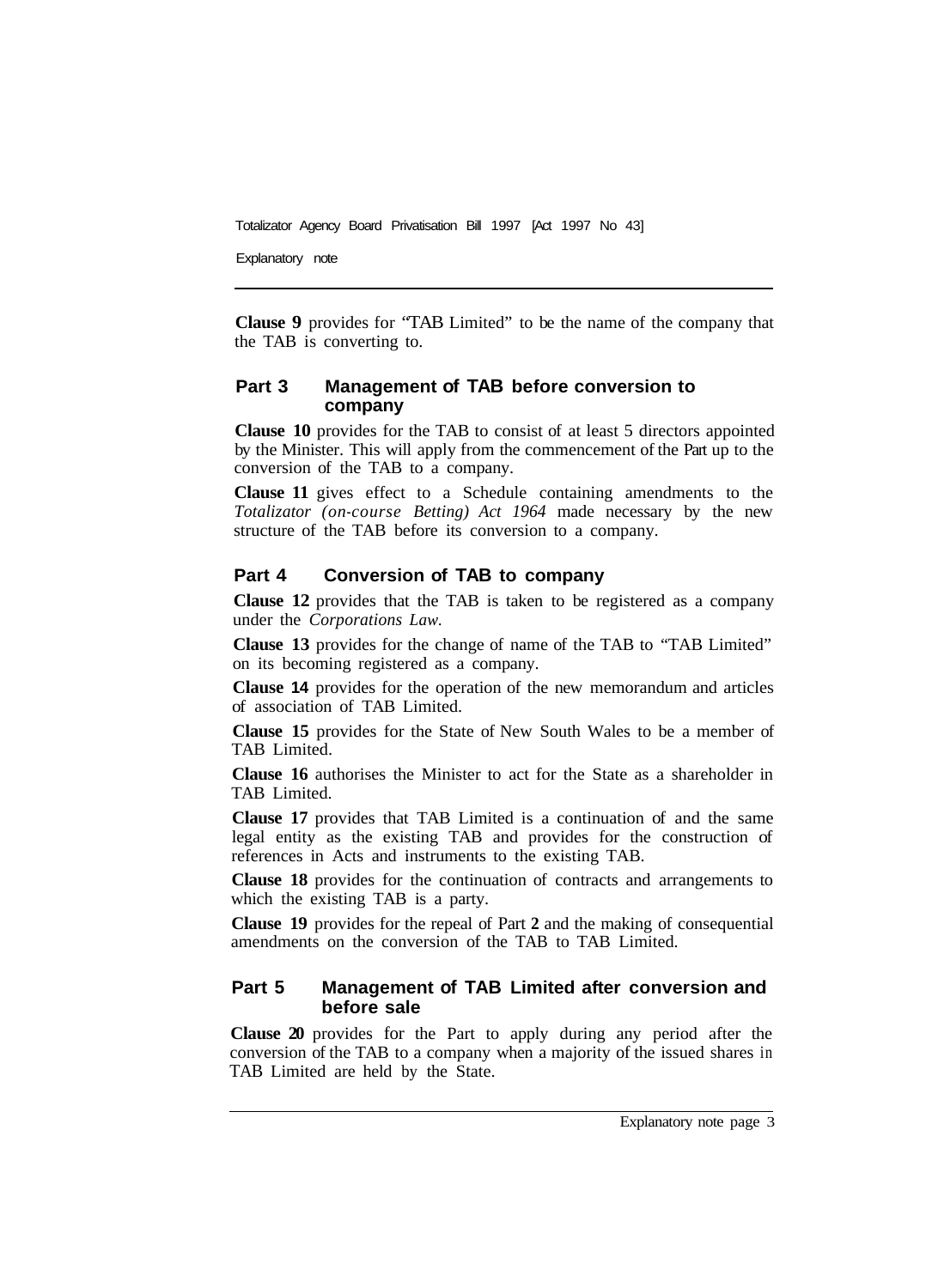Explanatory note

**Clause 21** provides that the board of directors of TAB Limited is subject to the control and direction of the Minister and provides protection from civil and criminal liability for anything done at the direction of the Minister (such as "signing off" on a prospectus, for example).

**Clause 22** provides that TAB Limited is an agency through which the State conducts totalizator betting and other activities authorised by a licence under the *Totalizator Act 1997,* and for that purpose it is a public authority of the State. TAB Limited is not, and does not represent, the State except by express agreement with the Minister. TAB Limited is not exempt from any rate, tax, duty or other impost imposed by or under any law of the State merely because it is a company in which the State holds shares. It cannot render the State liable for its debts, liabilities or obligations, except as expressly provided.

**Clause 23** applies certain provisions of the *State Owned Corporations Act 1989* to TAB Limited and provides for the regulations to prescribe modification to those applied provisions.

#### **Part 6 Reorganisation of TAB business undertaking in connection with conversion and sale of TAB**

**Clause 24** authorises the Minister to direct that any part or parts of TAB'S business undertaking be transferred to a specified TAB subsidiary.

**Clause 25** authorises the Minister to direct that any part or parts of the business undertaking of a TAB subsidiary (including anything transferred under this Part) be transferred to another specified TAB subsidiary or to the TAB.

**Clause 26** authorises the Minister to direct that any assets transferred to a TAB subsidiary or to TAB under this Part are to be allocated to capital and reserves in specified amounts and in accordance with specified requirements.

**Clause 27** provides that an order under this Part may be made before, on or after the conversion of TAB into a public company. After the conversion, an order may not be made unless all the shares in TAB Limited are held by the State.

#### **Part 7 Exclusion of parts of business undertaking from TAB or TAB subsidiary**

**Clause 28** authorises the Minister to direct that any assets, rights or liabilities that are part of the business undertaking of TAB or a TAB subsidiary be excluded from that business undertaking and transferred to the Ministerial Holding Corporation or another person on behalf of the State.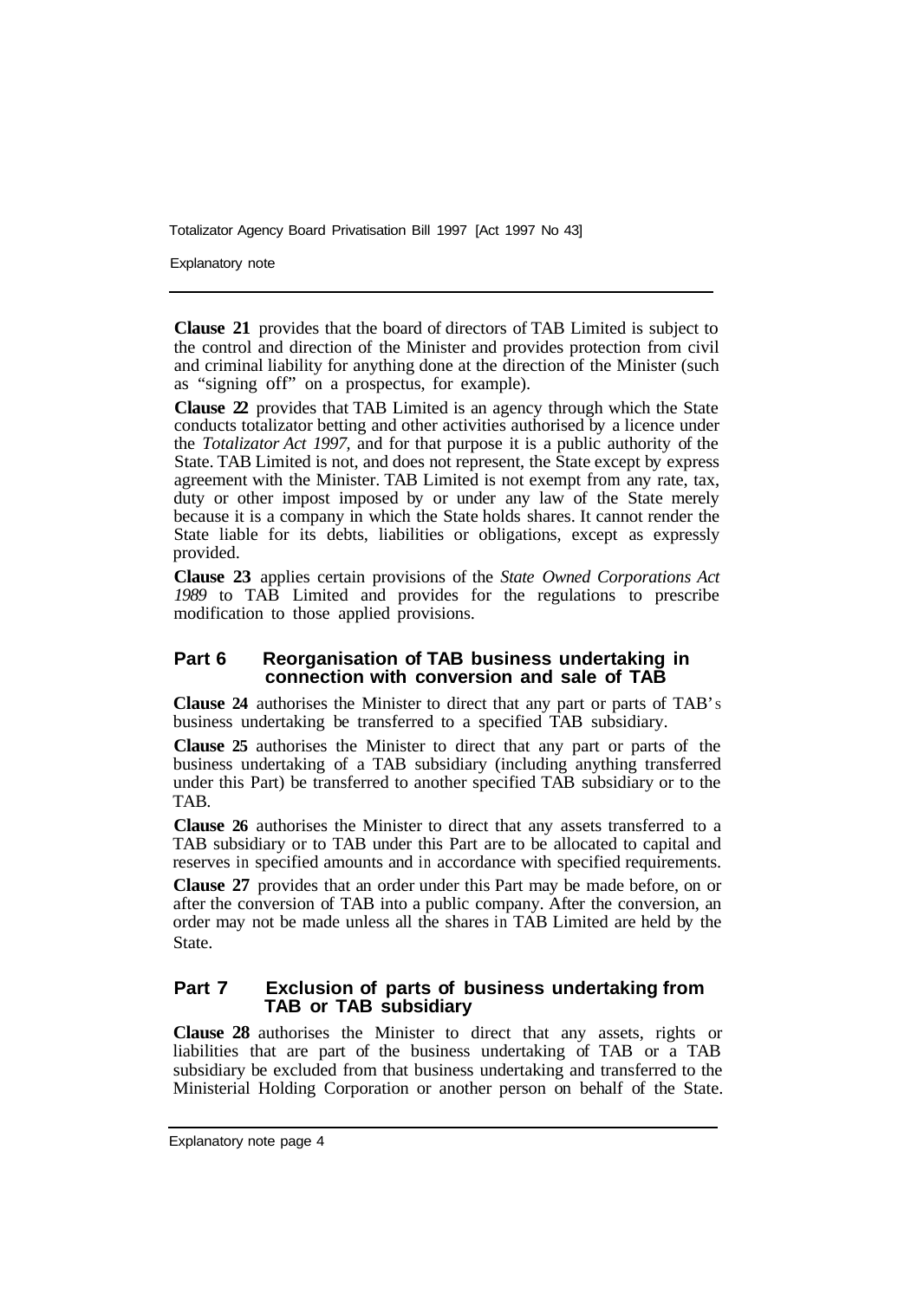**Explanatory note** 

**Clause 29** enables an order under this Part to be made before, on or after the conversion of TAB into a public company. After the conversion, an order may not be made unless all the shares in TAB Limited are held by the State.

**Clause 30** provides that the Ministerial Holding Corporation or any other person to whom any excluded undertaking is transferred may sell or otherwise dispose of the whole or any part of the excluded undertaking, or retain the whole or any part of the excluded undertaking and conduct any business to which it relates.

**Clause 31** authorises the Ministerial Holding Corporation or any other person to whom any excluded undertaking is transferred under this Part to enter into an agreement or arrangement with TAB or a TAB subsidiary for the exercise by TAB or the TAB subsidiary (as an agent or otherwise) of functions relating to the excluded undertaking.

#### **Part 8 Sale of TAB Limited by public float**

#### **Division 1 Sale process**

**Clause 32** authorises the Minister to make arrangements for the sale of TAB Limited by a public float involving the disposal of the shares issued to the State, including underwriting agreements and the issue of a prospectus.

**Clause 33** authorises the State to dispose of all or any of its shares in TAB Limited.

**Clause 34** gives effect to a Schedule of consequential amendments to Acts to take effect on the sale of TAB Limited.

**Clause 35** provides that the obligations of TAB Limited are not guaranteed by the State.

#### **Division 2 Maximum shareholding restrictions**

**Clause 36** contains definitions for the purposes of the Division.

**Clause 37** contains general provisions as to how the Division applies.

**Clause 38** provides that a shareholding of more than 5% in TAB Limited is a prohibited shareholding interest and provides that TAB Limited or a subsidiary of TAB Limited cannot have a prohibited shareholding interest in TAB Limited and that it is unlawful for a person to have a prohibited shareholding interest in TAB Limited.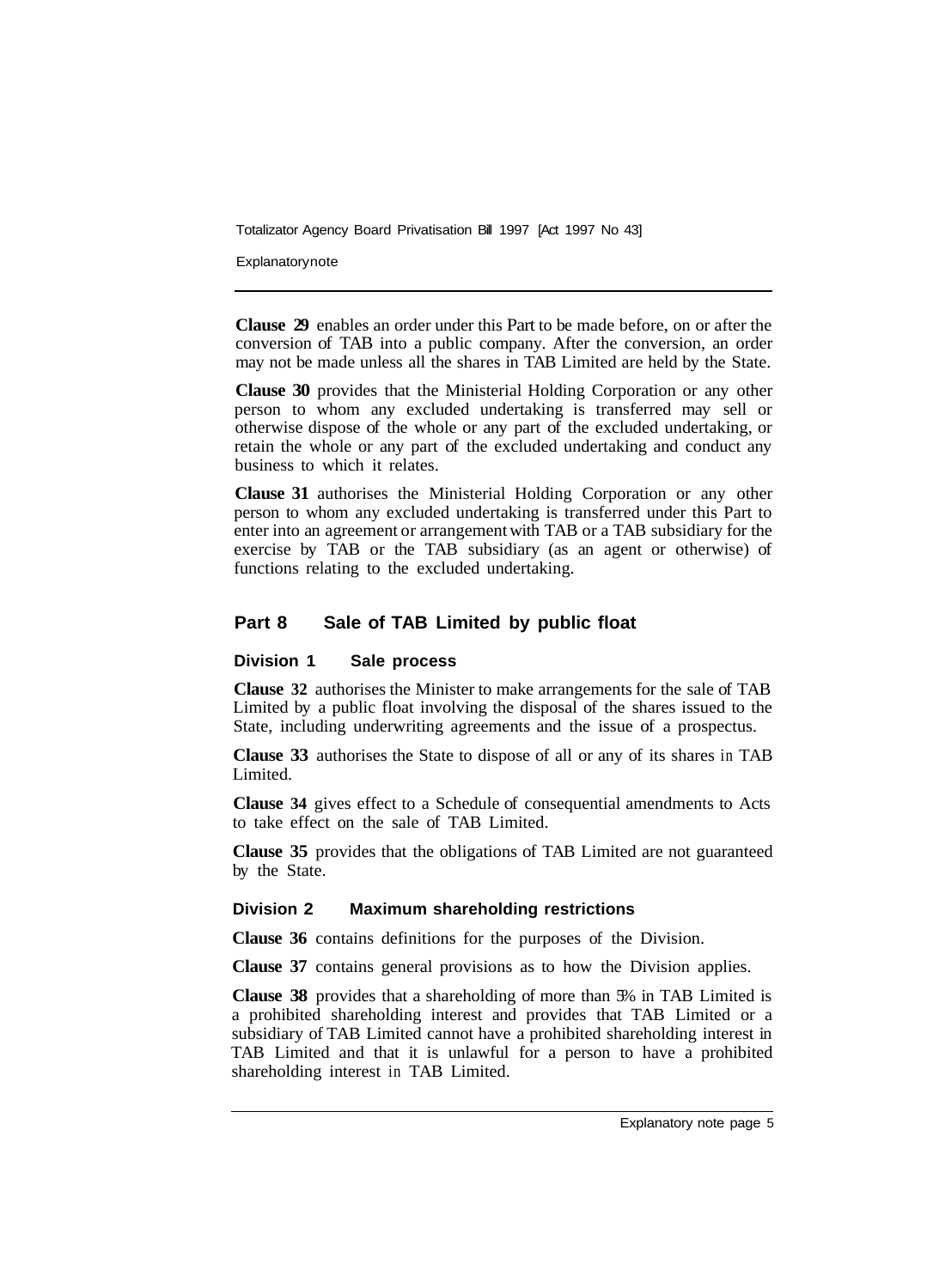Explanatory note

**Clause 39** authorises the Minister, or a director or the secretary of TAB Limited, to require a person to furnish specified information for the purpose of determining whether the person or any other person has or is acquiring a prohibited shareholding interest in TAB Limited. The Minister is further authorised to declare persons to be associated or to be entitled to specified shares in TAB Limited.

**Clause 40** provides for the Minister to be given a copy of a substantial shareholder notice in respect of TAB Limited under the *Corporations Law.* 

**Clause 41** authorises the Minister to declare that a person whom the Minister believes has a prohibited shareholding interest in TAB Limited must dispose of shares and provides for shares that are not disposed of to be forfeited to the State.

**Clause 42** provides that any provision of the articles of association of TAB Limited that provides for the suspension of voting rights or refusal or deferral of payment of dividend, on the basis of a prohibited shareholding interest, cannot be amended or repealed except with the written consent of the Minister. The Minister is also authorised to declare void a resolution of a general meeting of TAB Limited that has been passed as a result of the admission of votes that should not have been admitted.

**Clause 43** deals with the making, review and revocation by the Minister of declarations under the Division.

**Clause 44** provides for an appeal against declarations of the Minister under the Division.

**Clause 45** requires the Minister to sell any shares forfeited to the State under the Act and specifies the persons to whom the proceeds of sale are to be paid.

**Clause 46** provides an immunity from liability for the Minister and TAB Limited and its officers and auditors for any act or omission in good faith under the Division.

**Clause 47** provides for how a notice required under the Division is to be served.

#### **Division 3 Results of sale**

**Clause 48** requires the proceeds of the sale of TAB Limited to be paid into the Consolidated Fund. Allowance is made for any surplus above an amount determined by the Treasurer as a fair return to the State on the sale to be paid as the Treasurer directs.

**Clause 49** provides that on the sale of TAB Limited each member of staff of TAB Limited continues to be a member of staff of TAB Limited.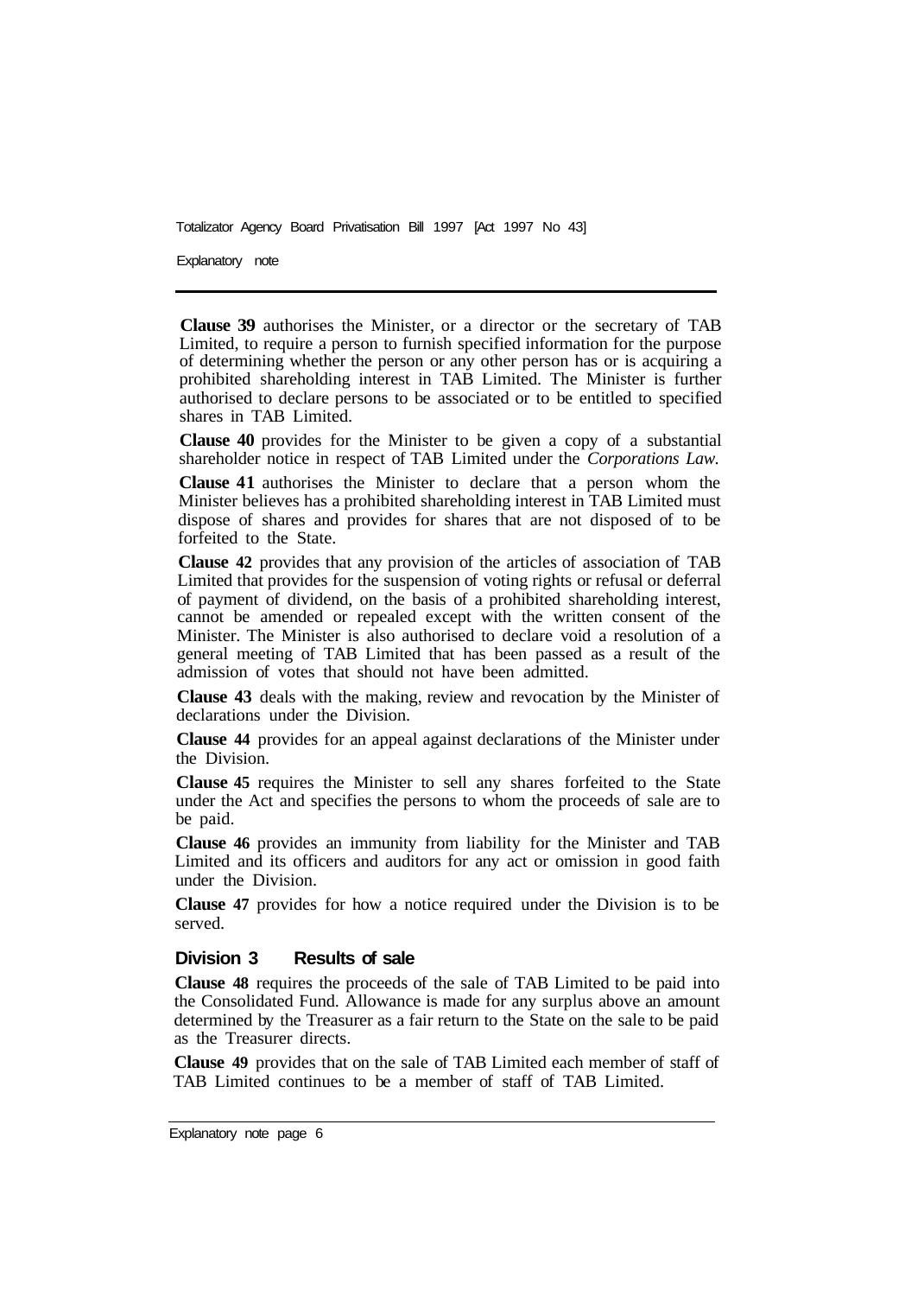Explanatory note

#### **Part 9 Vesting of undertaking on transfer**

**Clause 50** provides that the Part applies to certain orders under the Act transferring a of the business undertaking of TAB.

**Clause 51** provides for the vesting of any part of a business undertaking that is transferred by an order to which the Part applies.

**Clause 52** provides for the transfer of the employment of staff under an order to which the Part applies.

**Clause 53** authorises an order to which the Part applies to specify the consideration on which the order is made and the value or values at which assets, rights or liabilities are transferred.

#### **Part 10 Miscellaneous**

**Clause 54** provides that the Act binds the Crown.

**Clause 55** makes it clear that the TAB may, whether or not in connection with the conversion, form or participate in the formation of subsidiary companies before the conversion.

**Clause 56** provides that none of the matters for which the Act provides is to be regarded as a breach of certain obligations.

**Clause 57** authorises the Treasurer to approve of the communication by the Auditor-General to certain authorised persons of matters that have come to the knowledge of the Auditor-General in respect of TAB, TAB Limited, a TAB subsidiary or a TAB Limited subsidiary.

**Clause 58** provides for the exemption from State taxes and charges of the issue of shares in TAB Limited, the disposal of those shares by the State and certain other matters relating to the conversion of TAB into TAB Limited.

**Clause 59** authorises the Minister to give certain certificates and for those certificates to be evidence.

**Clause 60** provides that proceedings for offences are to be in a Local Court.

**Clause 61** gives effect to a Schedule of savings and transitional provisions.

**Clause 62** contains a regulation making power.